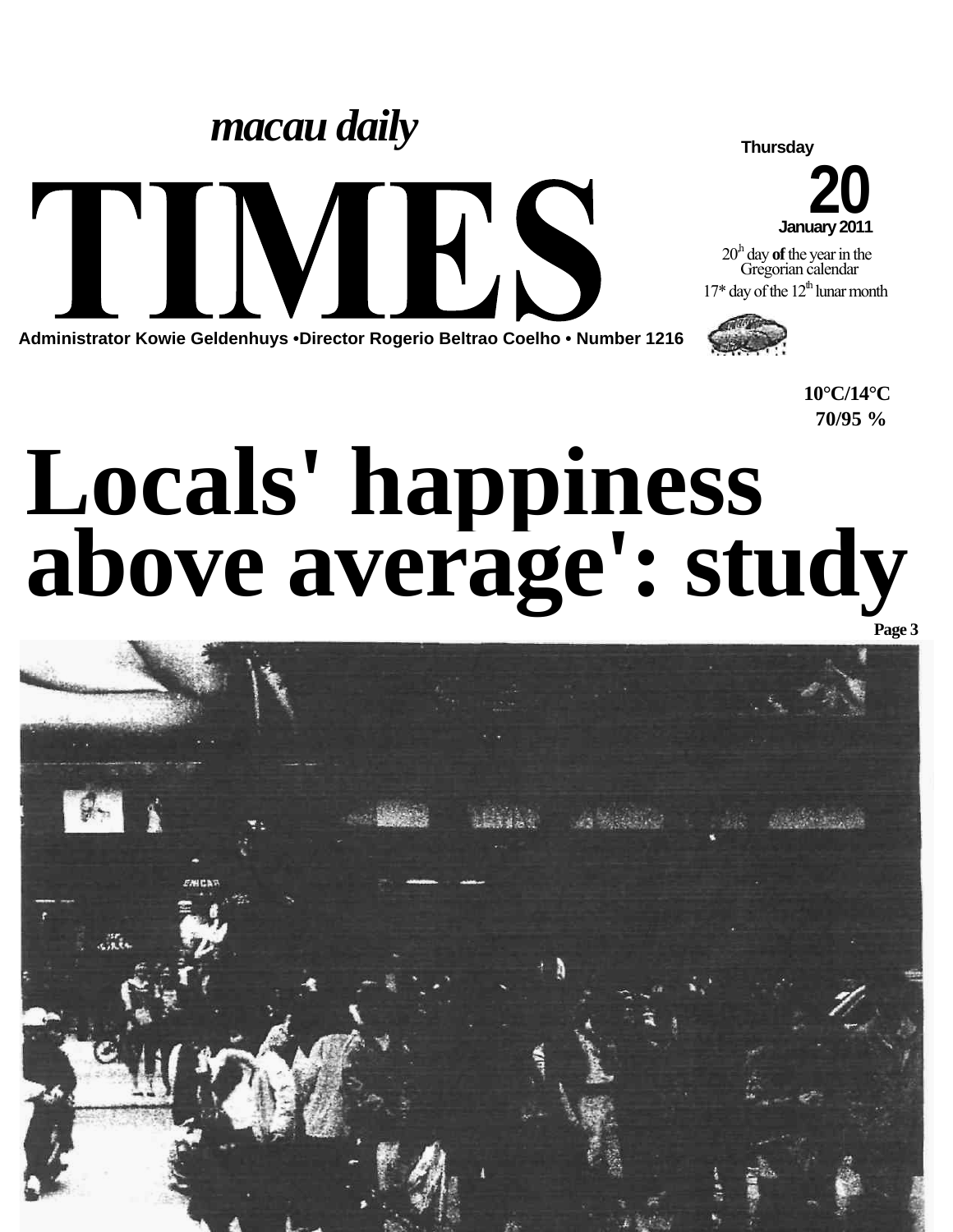## **Locals' happiness 'above average'**

by Vitor Quintã

acau residents are on average happier their Hong Kong counterparts, according to a study released yesterday. Locals' happiness level is "relatively high" and "above average" worldwide, said Ho Lok-sang, director of Hong Kong Lingnan University's Centre for Public Policy Studies.  $\sum$  on

The 1,010 respondents of the Happiness Index Study on a lot of different methods," the Association of Economic Sciences chairman Joey Lao Times.

However, it's not impossible, Ho added, as "most

studies share the same questions, which tend to be very standard," he stressed. For instance, if MSAR were included in the World Database of Happiness 2000- 2010, it would grab 32nd spot among 146 countries, higher than several developed countries (Germany, Italy and

France) and some neighbours, namely mainland China (58th), Taiwan (61st) and Japan (62nd).

Macau Residents posted <sup>a</sup><sup>n</sup> lar study conducted in Hong average score of 7.03 points Kong, Macau residents are out of 10. "It's very hard to slightly happier (0.02 points compare it with results from more). However, this average other places because there are hides a surprising gap Chi Ngai told Macau Daily Macau men (6.76 points), lo-In comparison with a simibetween men and women. While Hong Kong men (6.92 points) are happier than cal women are happier (7.19 points) than their HKSAR counterparts (7.15 points).

#### Family matters

Local women are happier than men, the study shows. While the female average score reached 7.19 points, the males lagged behind with 6.77 points. Furthermore, housewives are among the happiest group in Macau.

"Men are usually under more social pressure to do well, as they bear the economic responsibility for the family. This is a finding similar to other studies," Lao explained. "Housewives may have more workload but they can show their love while taking care of the family," Ho added.

In fact, the study shows a very significant connection between happiness and family ties. "The closer people are to their family, the happier they are," Lao said.

For instance, married people have a happiness index

almost half-point higher than singles, while the lowest score is found among divorcees (6.2 points). Moreover, couples with children are happier (0.24 to 0.33 points) more) than other couples.

However, it was widows who reached the highest score, 7.69 points, a lot higher than their Hong Kong counterparts (6.54 points). "It's a strange statistic fact and we're still trying to explore," the study coordinator acknowledged.

### Wage woes

When it comes to monthly wages, people making MOP 3,000 or less had the lowest happiness index, 6.74 points. "The Government should establish a minimum wage," Lao suggested.

The Association of Economic Sciences chairman also called for a bigger investment on education and vocational training. While residents with a masters' degree post the highest score,<br>7.31 points, undergraduates<br>had the lowest, 6.91. "They<br>have high expectations so<br>sometimes the discrepancies<br>in reality makes them feel<br>less happy," he explained.<br>Macau seems to be "a good<br>env vestment on education and dents from aged between 25 to<br>vocational training. While 34 (6.68 points) and 18 to 24<br>residents with a masters' de- (6.77 points). "They are feeling<br>gree post the highest score, a lot of pressure

# *People making MOP 3,000 or less had the lowest happiness index (6.74 points), find Association of Economic Sciences chairman Joey Lao said 'the Government should establish a minimum wage'*

*Times*

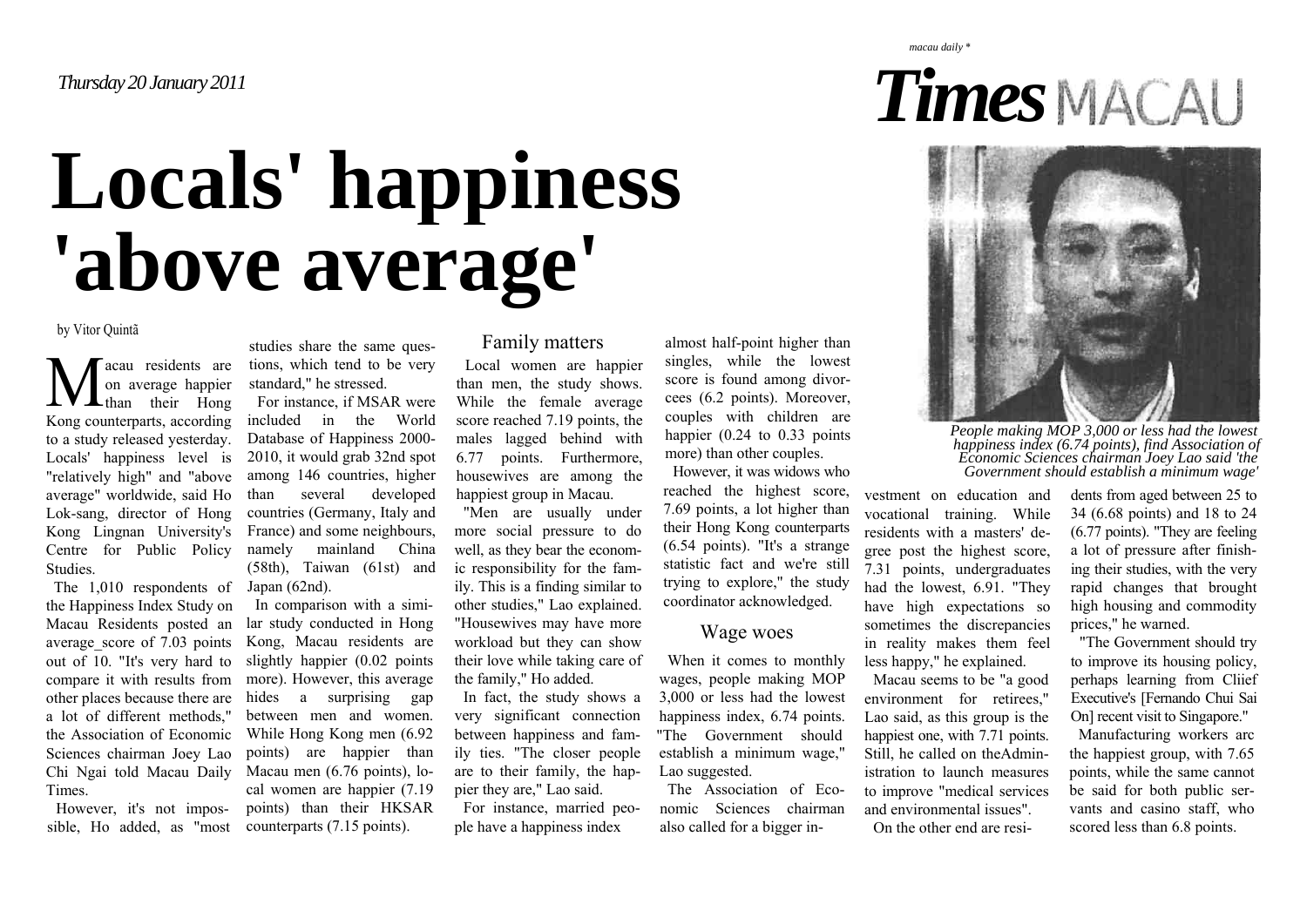THURSDAY January 20,201

**MACAU / DELTA**

### Survey: casino staff, construction workers & civil servants 'most unhappy' residents

#### *Staff Reporter*

The findings of a survey on local residents' happiness show that casino staff, construction workers and civil servants are the city's topthree "most unhappy" residents.

The so-called "Happiness Index Research" was jointly conducted by the Macau Polytechnic Institute (IPM) and Macau As-

sociation of Economic Sciences (ACE).<br>The findings were made public by ACE Chairman Joey Lao Chi Ngai at the IPM campus in Zape yesterday.<br>According to Lao, the survey interviewed 1,010 local residents,

aged 18 and above, by phone last year, but the exact date when the survey was being carried out was

not disclosed.

According to the findings, which were distributed to members of the media during yesterday's announcement, the survey's segment categorised by occupations found that casino staff ranked the most-unhappy group, scoring just 6.77 points out of 0 to 10 happiness index.

Coming second in this seg-

ment were constructions workers,<br>with 6.78 points, followed by<br>civiLservants, Macau's top earners,<br>who scored only 6.8.<br>In terms of education level,<br>those possessing a bachelor's degree<br>or other tertiary education<br>certific happy, with 7.31 points, according to the results.

Locals who only finished primary school or even below were in fact happier than those formally "more-qualified" than them, scoring 7.06 points.

Lao said that those with a bachelor's degree "are usually overexpecting themselves ... they think that they, being graduates from a university, should have a better [career] development." He also said that, after com-

paring the findings with those of a similar survey conducted in Hong Kong last year, the two surveys' overall "happiness index" was very close - Macau scored 70.3 and Hong Kong stood at 70.1. Last November, a similar re-

search was done by the Macau Polling Research Association (MPRA), initiated by lawmaker Melinda Chan Mei Yi. The MPRA survey's overall "happiness index" stood at 72. Coincidently, the MPRA sur-

vey and yesterday's ACE survey found that the happiest group in town are senior citizens. ■